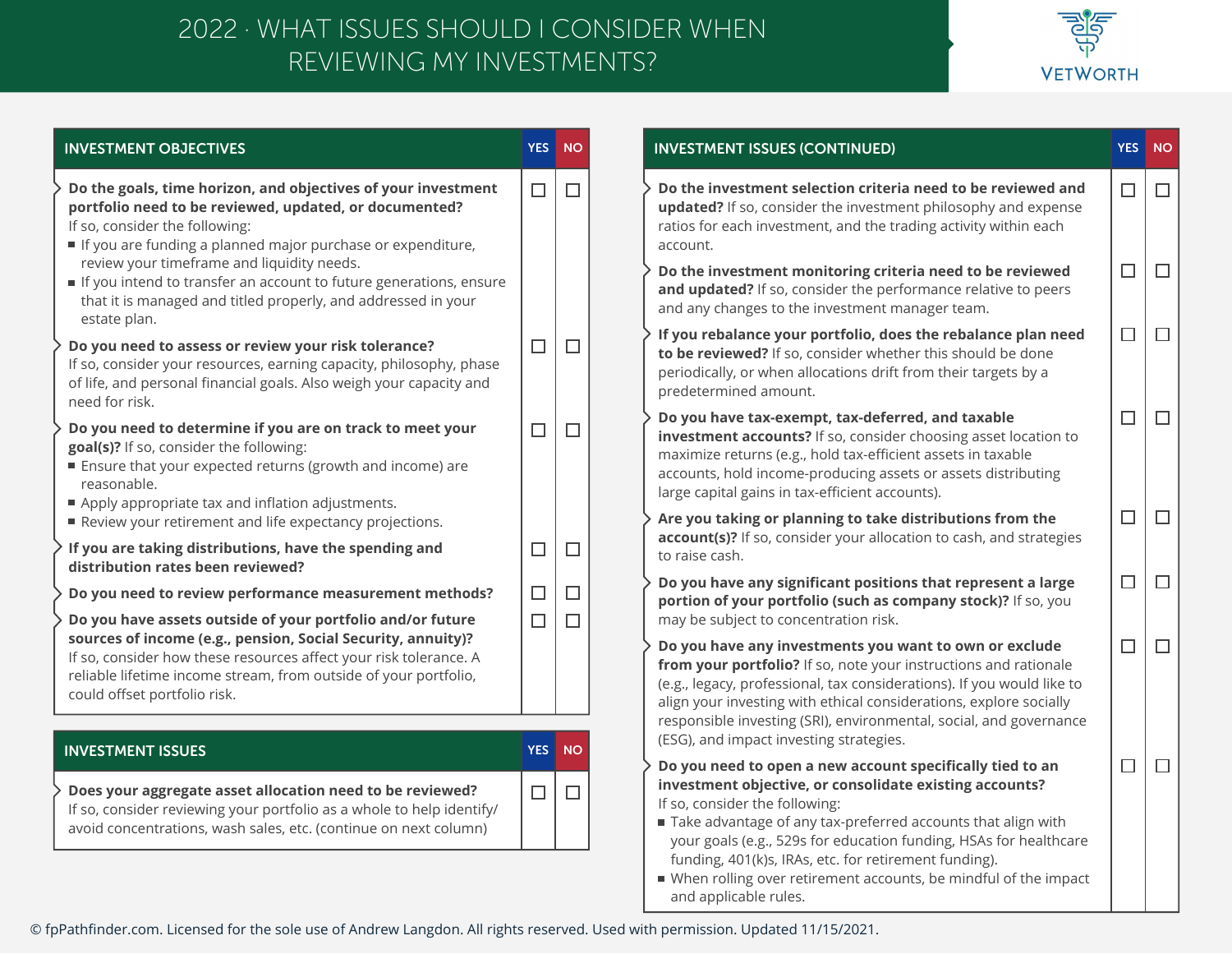## REVIEWING MY INVESTMENTS? 2022 · WHAT ISSUES SHOULD I CONSIDER WHEN



| <b>TAX ISSUES</b>                                                                                                                                                                                                                                                                                                                                                                                                                                                                                                                                                                                                                            | <b>YES</b>  | <b>NO</b>        | <b>OTHER ISSUES</b>                                                                                                                                                                                                |  |
|----------------------------------------------------------------------------------------------------------------------------------------------------------------------------------------------------------------------------------------------------------------------------------------------------------------------------------------------------------------------------------------------------------------------------------------------------------------------------------------------------------------------------------------------------------------------------------------------------------------------------------------------|-------------|------------------|--------------------------------------------------------------------------------------------------------------------------------------------------------------------------------------------------------------------|--|
| Do you have a taxable account and are you funding your<br>current cash flow needs? If so, consider tax-efficient income<br>generation and distribution strategies.<br>Do you have a taxable account consisting of long-term                                                                                                                                                                                                                                                                                                                                                                                                                  | $\Box$<br>□ | $\Box$<br>$\Box$ | Is there a plan in place during periods of market decline?<br>Do you need help understanding investment fees and charges<br>(including management, transactional, wrap, 12b-1, sales<br>loads, commissions, etc.)? |  |
| positions with low cost basis? If so, consider the following:<br>If your taxable income is below \$41,675 (\$83,350 if MFJ), your<br>long-term capital gain rate is 0%.<br>If your taxable income is between \$41,675 and \$459,750 (\$83,350                                                                                                                                                                                                                                                                                                                                                                                                |             |                  | Do you need to assess how future contributions will be<br>handled?<br>Do/did you participate in any employer stock plans? If so,                                                                                   |  |
| and \$517,200 if MFJ), your long-term capital gain rate is 15%.<br>If your taxable income is above \$459,750 (\$517,200 if MFJ), your<br>long-term capital gain rate is 20%.                                                                                                                                                                                                                                                                                                                                                                                                                                                                 |             |                  | monitor your rights to shares, their tax treatment, and the<br>percentage of your overall portfolio that consists of employer<br>stock, mitigating any concentration.                                              |  |
| Do you have a taxable account and is your MAGI in excess of<br>\$200,000 (\$250,000 if MFJ)? If so, consider strategies to manage<br>your net investment income (minimizing the 3.8% NIIT), including                                                                                                                                                                                                                                                                                                                                                                                                                                        | $\Box$      | $\Box$           | Does the frequency of any account reviews and monitoring<br>need to be updated?<br>Do the roles and responsibilities of interested parties,                                                                        |  |
| investing in municipal bonds, which are not subject to federal<br>taxation (and in some cases state taxes).                                                                                                                                                                                                                                                                                                                                                                                                                                                                                                                                  |             |                  | professionals, fiduciaries, or others involved need to be<br>reviewed?                                                                                                                                             |  |
| Do you hold assets with a tax loss? If so, consider the following:<br>■ You can harvest losses to offset gains and up to \$3,000 of<br>ordinary income.<br>If you have multiple lots, the actual-cost method of tracking basis<br>lets you choose which lots to sell, allowing the selection of high<br>basis shares to increase the amount of your realized loss.<br>■ Be aware of the wash sale rules.                                                                                                                                                                                                                                     | $\Box$      | $\Box$           |                                                                                                                                                                                                                    |  |
| Are you trying to minimize your tax liability? If so, consider the<br>following:<br>■ You may wish to limit trading within your taxable accounts, to<br>control gain realization (to the extent possible). Long-term gains<br>are preferable to short-term gains (taxed as ordinary income),<br>but still increase your total income, can trigger AMT, and can<br>affect your eligibility for miscellaneous exemptions, deductions,<br>and credits, and other income-related preferences and<br>adjustments.<br>If you own mutual funds or interests in REITs or MLPs, be<br>prepared for unique tax consequences (e.g., gain distributions, | $\Box$      | $\Box$           |                                                                                                                                                                                                                    |  |